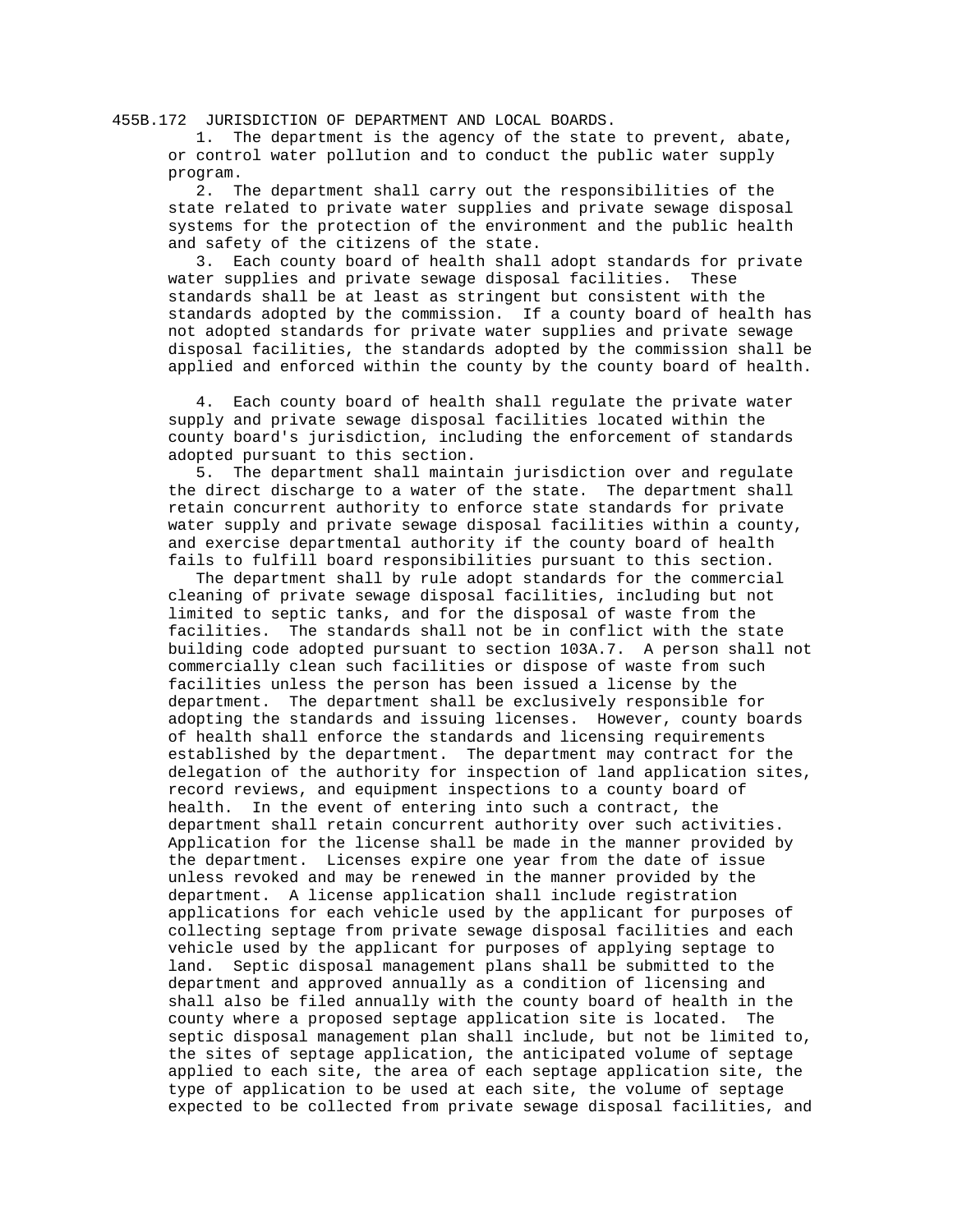a list of registered vehicles collecting septage from private sewage disposal facilities and applying septage to land. The annual license or license renewal fee for a person commercially cleaning private sewage disposal facilities shall be established by the department based on the volume of septage that is applied to land. A septic management fund is created in the state treasury under the control of the department. Annual license and license renewal fees collected pursuant to this section shall be deposited in the septic management fund and are appropriated to the department for purposes of contracting with county boards of health to conduct land application site inspections, record reviews, and septic cleaning equipment inspections. A person violating this section or the rules adopted pursuant to this section as determined by the department is subject to a civil penalty of not more than two hundred fifty dollars. The department shall adopt rules related to, but not limited to, recordkeeping requirements, application procedures and limitations, contamination issues, loss of septage, failure to file a septic disposal management plan, application by vehicles that are not properly registered, wrongful application, and violations of a septic disposal management plan. Each day that a violation continues constitutes a separate offense. The penalty shall be assessed for the duration of time commencing with the time the violation begins and ending with the time the violation is corrected. The septic disposal management plan may be examined to determine the duration of the violation. Moneys collected by the department from the imposition of civil penalties shall be deposited in the general fund of the state. Moneys collected by a county board of health from the imposition of civil penalties shall be deposited in the general fund of the county.

 6. a. The department shall by rule adopt standards for the commercial cleaning of toilet units and for the disposal of waste from toilet units. Waste from toilet units shall be disposed of at a wastewater treatment facility and shall not be applied to land. The department may contract for the delegation of the authority for inspection of record reviews and equipment inspections for such units to a county board of health. In the event of entering into such a contract, the department shall retain concurrent authority over such activities.

 b. A person shall not commercially clean toilet units or dispose of waste from such units unless the person has been issued a license by the department. The department shall be exclusively responsible for adopting the standards and issuing licenses. However, county boards of health shall enforce the standards and licensing requirements established by the department. Application for the license shall be made in the manner provided by the department. Licenses expire one year from the date of issue unless revoked and may be renewed in the manner provided by the department. A license application shall include registration applications for each vehicle used by the applicant for purposes of collecting waste from toilet units and each vehicle used by the applicant for purposes of transporting waste from toilet units to a wastewater treatment facility. The annual license or license renewal fee for a person commercially cleaning toilet units shall be established by the department based on the number of trucks or vehicles used by the licensee for purposes of commercial cleaning of toilet units and for the disposal of waste from the toilet units. For purposes of this subsection, "vehicle" includes a trailer.